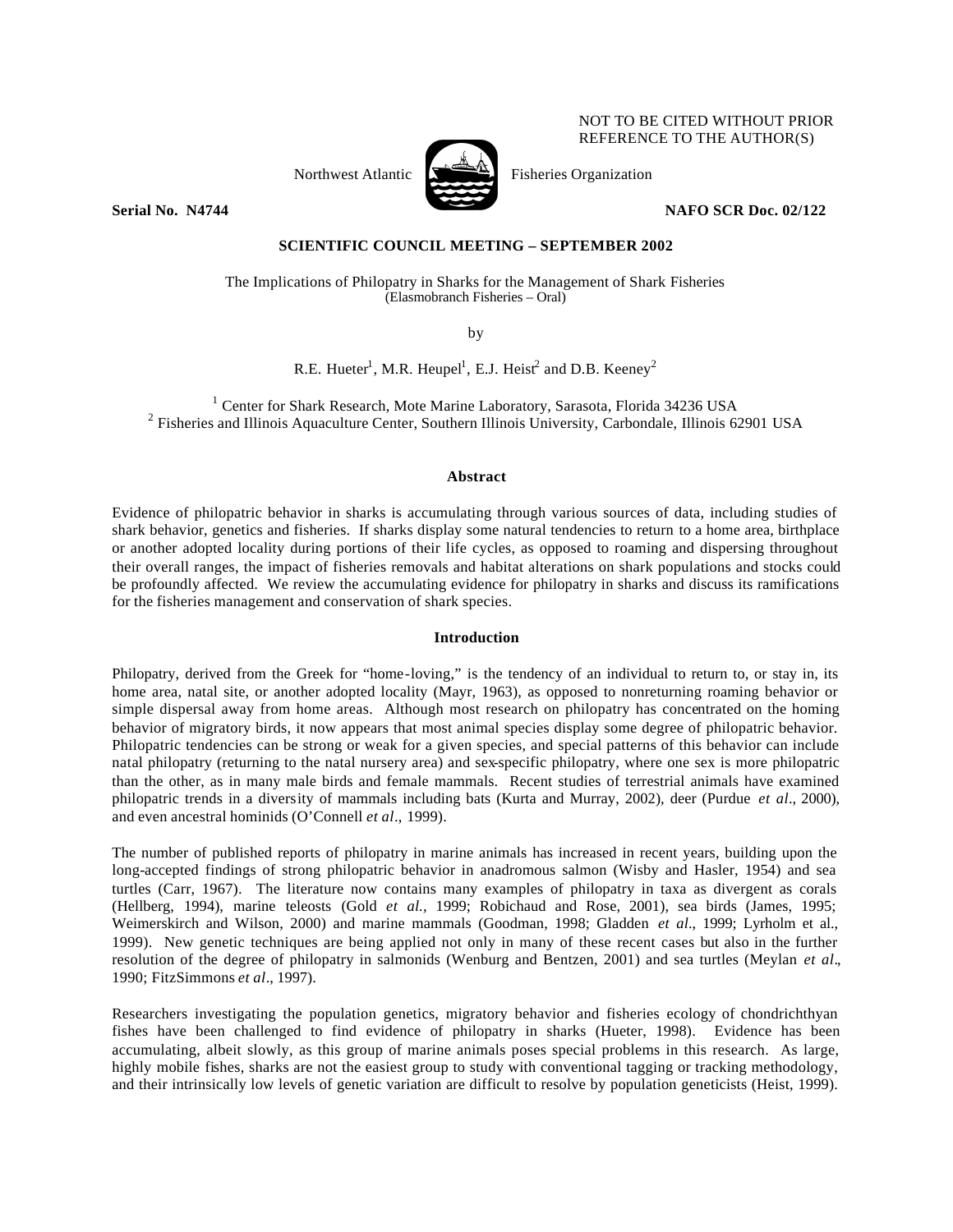Nevertheless, enough data on shark philopatry now exist to at least examine the emerging trends and consider the implications of this trait on shark fisheries management and conservation.

# **Evidence of Philopatry: Tagging/Tracking Studies of Shark Migration**

Numerous research programs in shark tagging and tracking exist around the world. Most conventional tag-recapture programs have focused on patterns of long-distance migration but some have examined their data for evidence of philopatric behavior or designed studies to specifically address the issue. Sims *et al*. (2001) reported strong sexspecific philopatry in the small-spotted catshark (*Scyliorhinus canicula*) resulting in sexual segregation of the species in a small bay in southwest Ireland. Sundström *et al.* (2001) described tagging studies designed to determine if adult female lemon sharks (*Negaprion brevirostris*) are philopatric for their natal nursery to mate or give birth in the Bahamas, and Feldheim *et al*. (2002), reporting on the results of the Bahamas studies using both tagging and genotyping, concluded that reproductive females showed strong philopatry to the nursery. Pratt and Carrier (2001) found sex-specific philopatry in adult nurse sharks (*Ginglymostoma cirratum*) using tagging methods to identify reproductive males and females at a mating site in the Dry Tortugas, Florida. Individual males were found to return to the specific area each year during the mating season whereas females returned on a biennial cycle. Juveniles were also recaptured in the same vicinity on an annual cycle but the extent of their migrations away from the site are not known. Several studies of young sandbar sharks (*Carcharhinus plumbeus*) in nursery areas along the northeast U.S. coast have provided some evidence of natal philopatry in the juveniles (Musick *et al*., unpub. data; Pratt *et al*., unpub. data).

The Center for Shark Research (CSR) has been tagging coastal sharks along the Florida Gulf of Mexico coast for ten years. Over 11,000 sharks of 16 species have been tagged and overall recapture rate has been 3.5%. Tag returns have shown varying degrees of philopatric behavior in a number of shark species. Juvenile and adult blacknose sharks (*Carcharhinus acronotus*) tagged in the summer in Tampa Bay, Florida, have demonstrated strong philopatry for the bay on annual cycles. These sharks enter the lower bay from the Gulf of Mexico in late spring and early summer for mating and feeding, and they leave the bay for offshore waters in the Gulf by late summer. Of 23 recaptures of blacknose sharks tagged in the lower bay (3% recapture rate), 16 were long-term returns (1+ year) of which  $12$  (75%) returned to the same vicinity in the bay on a one-year (4), two-year (1), three-year (4), or four-year (3) cycle. Another blacknose shark tagged with a CSR tag by the National Marine Fisheries Service (NMFS) in Panama City, Florida, was recaptured five days short of exactly five years later within 14 nm of the tagging site. Like Tampa Bay, this more northern location off the Florida panhandle region is a summer feeding and mating area for the blacknose, and the sharks leave the area for distant warmer waters in the winter.

Conventional tagging studies of the blacktip shark (*Carcharhinus limbatus*) by the CSR have concentrated on the movements of neonate, young-of-the-year (YOY) and older juvenile animals in nursery areas along the Florida Gulf coast. Over 3,000 juvenile blacktips have been tagged in this area and 127 recaptures (4%) have been reported. From these recaptures a pattern of natal philopatry has emerged for at least the first three years of life (Fig. 1). When juveniles tagged in the months of May, June, July are recaptured in the same months one year, two years, or three years from tagging, they tend to be back in the vicinity of the natal nursery. Winter recaptures of blacktip juveniles, on the other hand, show the animals to have migrated typically over one hundred miles south to winter feeding grounds along the coast (Fig. 2). This suggests that the juveniles are philopatric for their natal nursery on annual cycles, returning each spring/summer for at least the first three years. The longest time -at-liberty of a blacktip shark in the CSR database is for an animal tagged in June 1994 as a three year-old in a nursery area and recaptured six years and one month later in July 2000 within 48 nm of the tagging site (Fig. 1). As this was a mature, nonpregnant female at the time of recapture, it is possible this was a postpartum shark that had visited its natal nursery the month before to give birth to her pups. It is equally possible that this was a female in a resting reproductive year. In either case, it is interesting that this animal was recaptured relatively close to the tagging site, which was probably its natal nursery (although that cannot be known for sure), almost exactly six years from when it was tagged, given that adult blacktip sharks off the southeast U.S. coast can migrate at least as far as 1,159 nm (Kohler *et al*., 1998).

Recent tracking studies using passive acoustic telemetry (Heupel and Hueter, 2001) have revealed new insights into the natal philopatry of blacktip sharks. In studies conducted since 1999, the movement patterns of neonate blacktips in a natal nursery (Terra Ceia Bay, Florida) have been tracked for the entire time that the pups are in the nursery. As a small (5 km x 1.5 km), semi-enclosed (one opening 0.5 nm wide) bay inside a larger estuary (Tampa Bay), and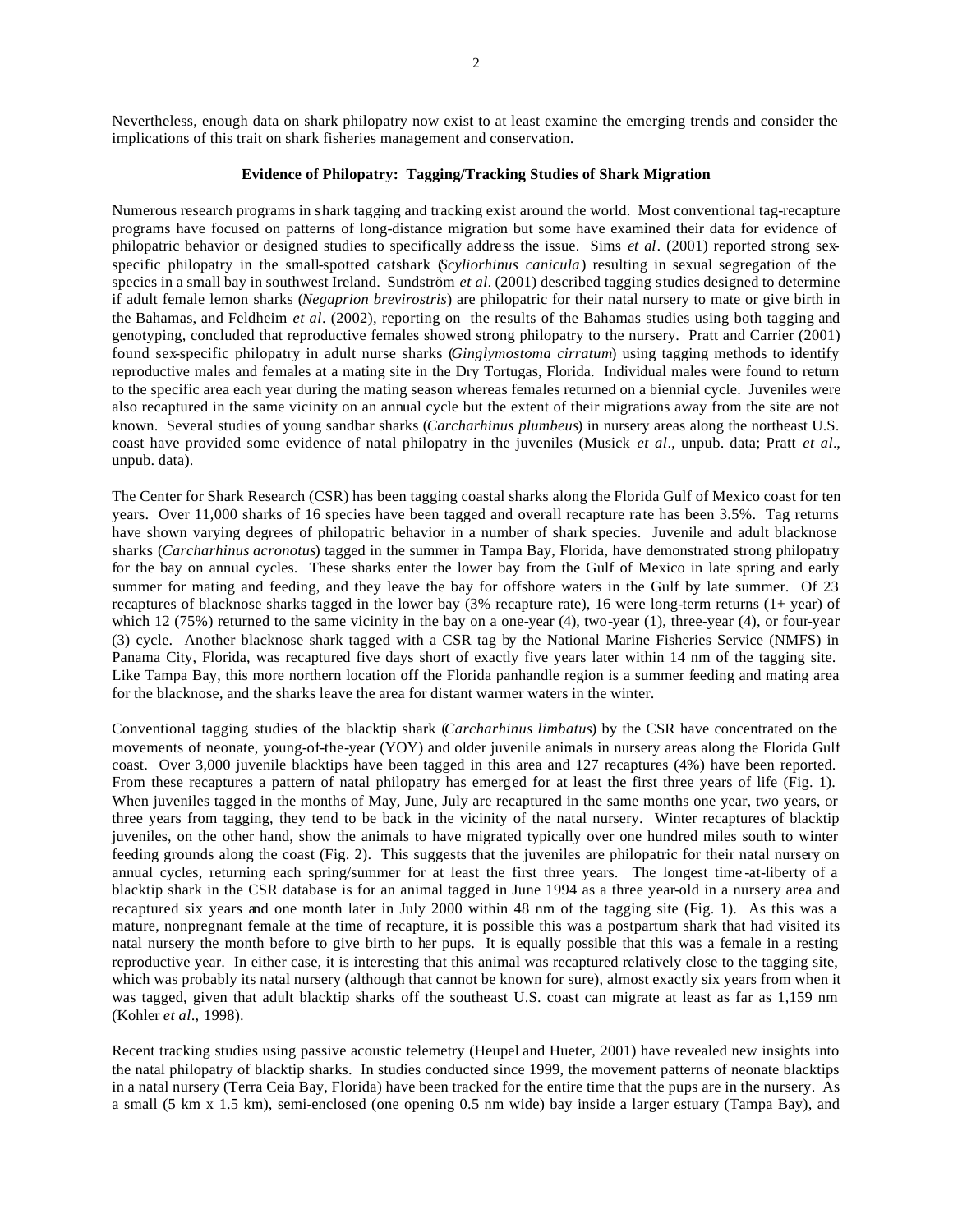with an entrance that is approx. 8 nm from the open waters of the Gulf of Mexico, Terra Ceia Bay represents a small target for juvenile blacktips returning from winter areas. It is unlikely that roaming sharks simply following the coastline north during spring migrations would find their way back into this small bay. Natural and fishing mortality of the YOY pups inside this nursery is high, estimated to be 61-91% (Heupel and Simpfendorfer, 2002), but of the pups that survived their first summer and successfully migrated out of Terra Ceia Bay in the fall, 30% of 2000 tagged pups returned to their natal nursery the following year in 2001, and 50% of 1999-tagged pups returned two years later in 2001 (Heupel, unpub. data). Given the natural and fishing mortality that the juveniles must be exposed to during their winter migrations, these return rates are significant.

These and other examples of shark philopatry as indicated by tagging and tracking studies are intriguing, but ultimately long-term tracking of the complete life cycle of shark species using archival or satellite tags is needed to fully determine the degree and nature of philopatry. Because conventional tagging programs tend to focus on longdistance tag returns, those recaptures with short tag-recapture distances but long tag-recapture times may be overlooked as uninteresting, but they may be the result of philopatric behavior. By looking deeper into temporal patterns, especially annual cycles, and bringing in other evidence from related studies of shark migration, the hypothesis that many, if not most, shark species are philopatric for their natal nursery areas and other critical parts of their ranges (Hueter, 1998) may gain support.

#### **Genetic Evidence**

Molecular genetics has been used to detect natal philopatry against a background of large-scale seasonal movement in such vertebrate taxa as salmonids, sea turtles, marine mammals, and birds. When animals segregate geographically for mating or parturition, even if their distributions overlap at other times, they can still be genetically separable into discrete reproductive groups. Genetic drift causes gene frequencies to diverge such that following a sufficient number of generations each group exhibits its own characteristic gene frequency. Migration among reproductive groups eliminates the effects of genetic drift by maintaining similar gene frequencies across groups. The degree of site fidelity in natal philopatric behavior–or looking at it the other way, the degree of straying from the natal nursery–will thus determine the genetic separability of animals from different nursery areas.

By measuring the variance in allele frequencies among reproductive groups  $(F_{ST})$  and by assuming a specific model of gene flow and population structure, the number of migrants per generation among reproductive groups can be estimated. Typically an estimate of greater than ten migrants per generation is taken as evidence of a single reproductive group, while fewer than one migrant per generation indicates discrete groups (Mills and Allendorf, 1996). One limitation of the gene frequency approach is that the number of migrants that reduce the magnitude of  $F_{ST}$  to undetectable levels (e.g. several individuals per generation) may not be sufficient in terms of recruitment to define a collection of nursery areas as a single reproductive group. Furthermore, the asymptotic relationship between low F<sub>ST</sub> values and the number of migrants mean that a small error in the measurement of  $F_{ST}$  value accompanies a large error in estimating the number of migrants (Waples, 1998).

Nuclear and mitochondrial (mt) DNA markers differ in inheritance pattern and can produce vastly different  $F_{ST}$ values in some circumstances. Nuclear markers are equally inherited from both male and female parents while mtDNA is passed directly from females to offspring of both sexes without any transmission from the male parent. Large  $F_{ST}$  values in mitochondrial but not nuclear markers are often taken to indicate higher fidelity to reproductive locations in females than males. For example, such an effect is seen in female sea turtles that faithfully return to their natal beach for nesting yet mate with males from different natal beaches (FitzSimmons *et al*., 1997) and in some whales that are socially structured into maternal groups with males mating outside the group (Lyrholm et al., 1999).

Current genetic data from blacktip sharks (Keeney *et al*., unpub. data) indicate that females exhibit a greater degree of reproductive philopatry than males. However, nursery areas separated by hundreds of kilometers do not exhibit significant differences in gene frequencies indicating some degree of female straying. Mitochondrial DNA and nuclear (microsatellite) gene frequencies were measured among four widely spaced nurseries along the Atlantic and Gulf coasts of North America (South Carolina, Gulf coast of Florida, Texas, and Mexican Yu catan). F<sub>ST</sub> values for mitochondrial markers were highly significant and were approximately 50 times as large as the mostly nonsignificant  $F_{ST}$  values for microsatellites. The strong signal in the mtDNA data indicate that females return to the same region for parturition while the lack of signal in nuclear markers indicate a greater degree of male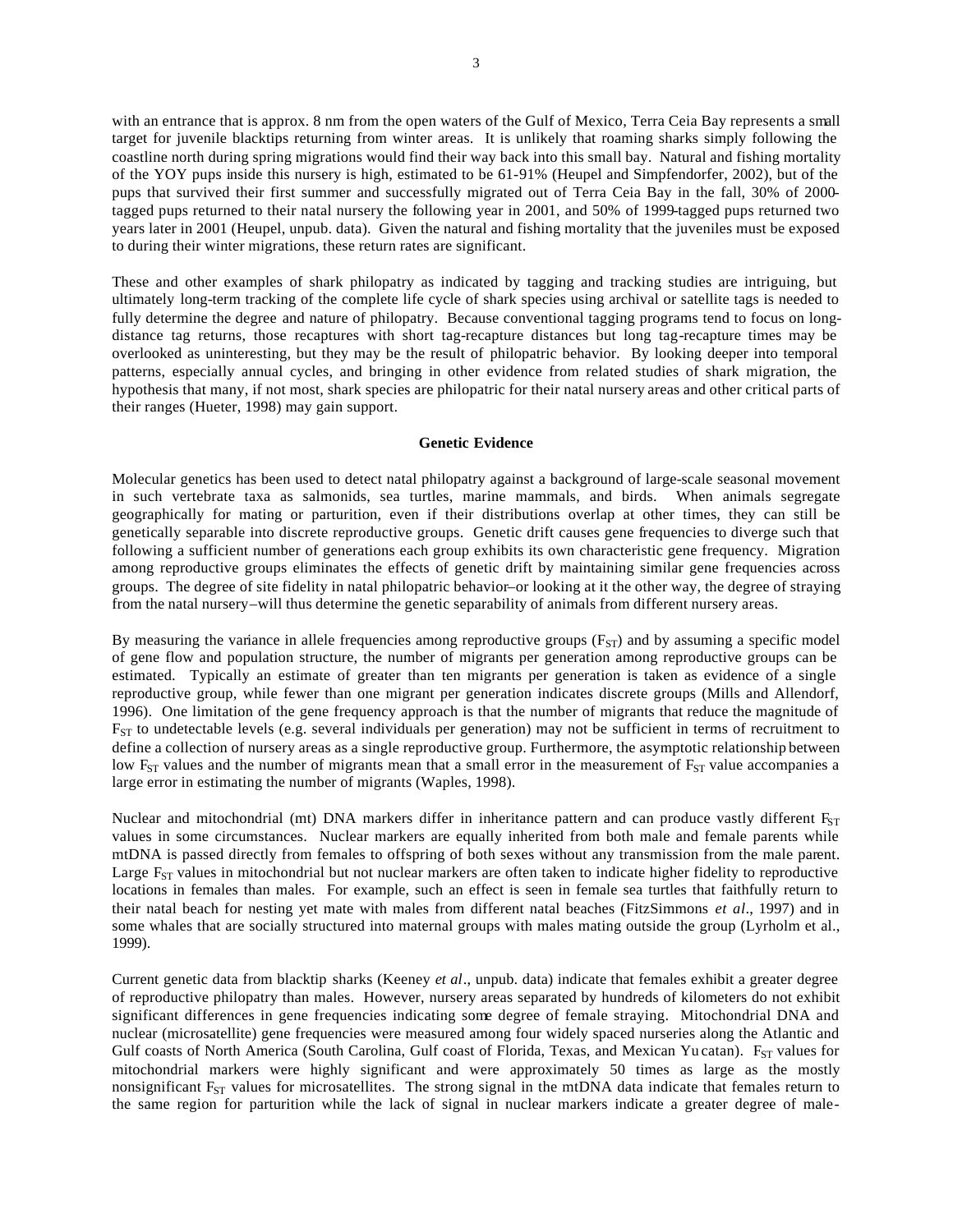mediated gene flow among regions. Comparisons among three nurseries separated by to 100 to 250 km along the Florida Gulf coast failed to detect significant  $F_{ST}$  values for either mtDNA or nuclear markers. Thus while female blacktip sharks exhibit regional philopatry there appears to be considerable straying among specific, adjacent nursery areas and female blacktip sharks may not be as philopatric as some other vertebrate taxa (e.g. sea turtles and salmon).

These results are perhaps not surprising given the limitations of gene frequency data and the more or less continuous distribution of blacktip shark nursery areas along the Gulf coast of Florida. If the majority of females return to the precise location of their own parturition but a small percentage of females stray to nearby nurseries the resultant F<sub>ST</sub> value will be too small to detect. Other techniques, such as telemetry or fine-scale determination of genetic relatedness among year classes (i.e. the detection of the offspring of individual females over multiple years), will be necessary to determine the actual degree of philopatry in this species.

In other shark species, genetics has indicated strong to moderate signals of philopatry. Feldheim *et al.* (2002) provided compelling genetic evidence that adult female lemon sharks, which are biennially reproductive, are strongly philopatric for the same pupping area in Bimini, Bahamas for parturition every other year. Whether or not these females are returning to their own natal nursery to give birth is not yet clear, nor is the range of options of alternate pupping sites available to these females in the insular environment of Bimini. Pardini *et al.* (2001), comparing the results of mtDNA analyses with microsatellite analyses, concluded that female white sharks of the southwest Pacific Ocean and southwest Indian Ocean are more philopatric than males. The non-roaming female vs. roaming male pattern also has been detected for another pelagic lamnid, the shortfin mako shark *Isurus oxyrinchus* (Heist *et al*., unpub. data) as well as for the blacktip shark as mentioned above. This could very well prove to be the rule for shark species in general, but much further research needs to be done on a broader phylogenetic and ecological spectrum of sharks.

## **Fisheries Evidence**

If sharks are philopatric for specific parts of their ranges, be they nursery areas, feeding grounds, mating areas or other locations, fishing within those areas can remove individual animals that, in a sense, "belong" to those localities rather than are part of a larger, fully mixed stock. This would be true regardless of the highly migratory nature of shark species. In this case, fishery removals can have a more dramatic effect on the relative abundance of species in localized areas, with the appearance that species density has been "hole-punched" in a specific part of its range. This phenomenon, known as localized stock depletion, has been reviewed for sharks by Walker (1998). Although not well documented, evidence of localized stock depletion for sharks comes from a variety of sources including shark meshing programs in South Africa and commercial fisheries in Australia (Walker, 1998).

Data from recreational shark tournaments in Florida in the 1970's and 1980's indicate localized depletion of large coastal sharks through overfishing, as shark abundance and size in the recreational fishery declined dramatically in one Florida coastal site after another, but not all at the same time (Hueter, 1991). This occurred well before the region's commercial directed longline fishery developed in the mid-1980's, indicating that concentrated overfishing by the recreational fishery led to localized depletions. This fishery targeted large species such as sandbar, dusky (*Carcharhinus obscurus*), hammerhead (*Sphyrna* spp.) and bull sharks (*Carcharhinus leucas*), all migratory sharks with large ranges. Philopatric tendencies in these species could explain the asynchronous, localized declines in recreational catch rate that were observed.

Some highly migratory shark species with large home ranges, roaming behavior, and weak or no philopatry may not be susceptible to localized stock depletion. The tiger shark (*Galeocerdo cuvier*) could be one such species, and Simpfendorfer (1992) reported no localized trends in tiger shark catch rates over time in a shark meshing program in Australia. In addition, other highly migratory species may give the appearance of localized depletion but other phenomena may be responsible, as in the case of ecological changes affecting the distribution of basking sharks off Ireland (Sims and Reid, 2002).

## **Ramifications for Fisheries Management and Conservation**

The search for evidence of philopatry in sharks is still in its early stages, but there exist enough behavioral, genetic and fisheries data to conclude that at least some sharks are strongly philopatric for portions of their ranges,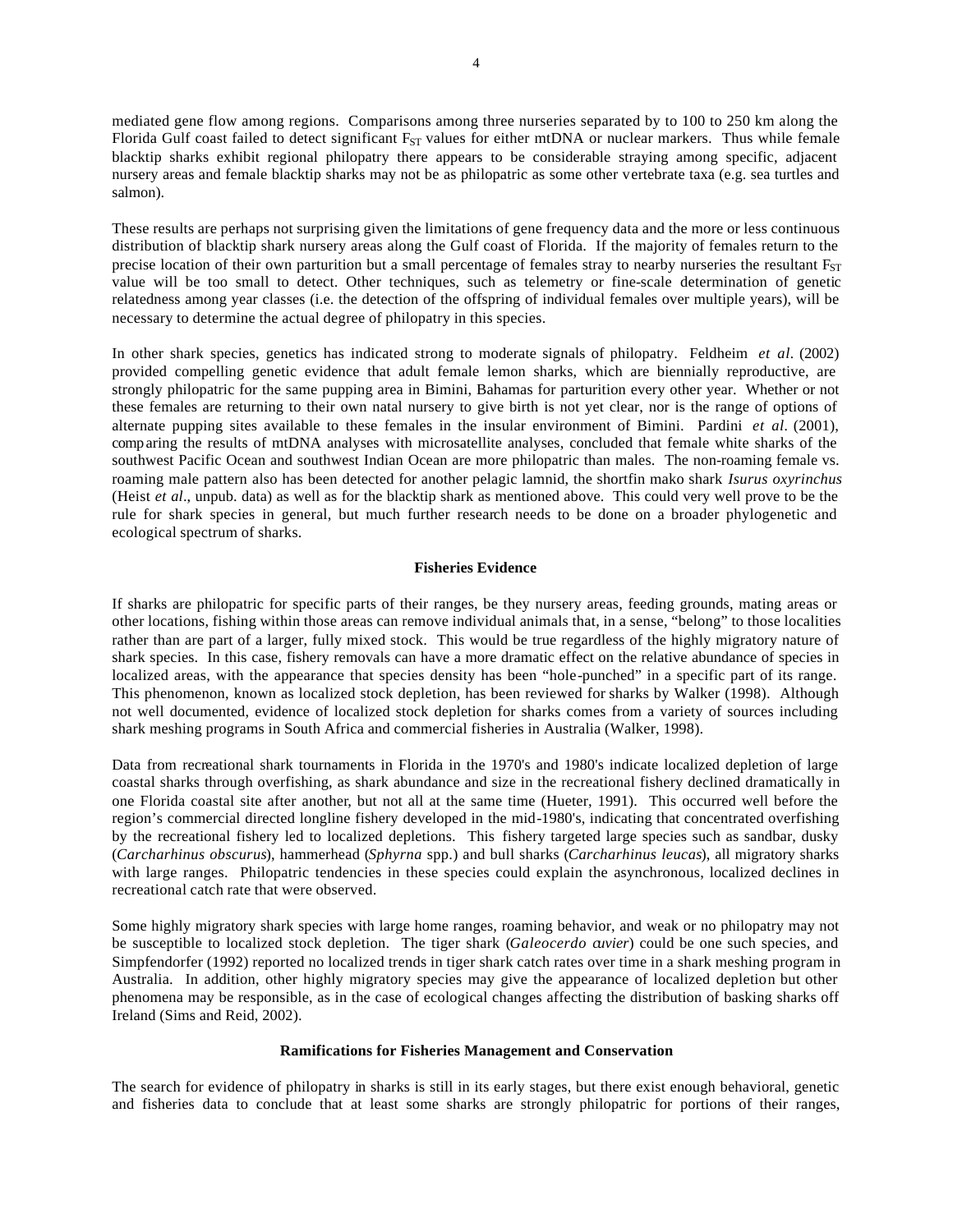especially nursery areas, and many other sharks may be at least moderately philopatric for nurseries, mating areas, feeding areas, or other localities. The development of natal philopatry, in particular, would be evolutionarily favored in K-selected species like sharks, for by definition females that successfully survive, mature, mate and return to their natal nursery to give birth would have high fitness and pass on their genes. That nursery would, in effect, be "selected for" because it was successful in producing animals that reproduced, and thus the nursery as a site-specific component of species life history is favored. This is truer for animals that live in structured habitats rather than open environments (Wilson, 1975), so selection for philopatry theoretically would be greater in coastal and benthic species than in roaming, dispersing, pelagic species, but that remains to be seen. In any case, given the likelihood that philopatry in sharks exists in some form, it is wise to consider the ramifications of this behavior for the management and conservation of shark species.

*Shark Nursery Areas:* For sharks with natal philopatry, the individual nursery area, however that is geographically defined, has a special value for the population beyond the usual definitions of essential fish habitat. If sharks are not natally philopatric, all nursery areas in a species range combine to form a more or less homogeneous habitat for juvenile production, and the impacts of overfishing or habitat loss in specific nursery areas may be buffered by production in other nurseries. Nursery areas for strongly philopatric sharks, on the other hand, would constitute truly essential locations for components of the population, like natal streams for salmon or nesting beaches for sea turtles. Once the population components using those areas are depleted, or the habitat is lost, re-establishment of reproduction by straying animals takes a very long time, even if the habitat can be recovered. Robichaud and Rose (2001) concluded that the natal philopatry of Atlantic cod (*Gadus morhua*), a prolific spawner, has impeded recolonization of depopulated spawning grounds and has led to a slower rate of stock recovery in the North Atlantic. Overfishing or environmental perturbations, either natural or human-induced, in shark nursery areas could have a dramatic, long-lasting effect, particularly since sharks have extremely low reproduction rates and long generation times (Musick, 1999). This effect would depend on the amount of straying of juveniles or pregnant females among nursery areas.

*Stock Structure and Genetic Biodiversity:* Depending on the degree and nature of philopatry, a shark stock that may otherwise be viewed as a single population because of overlapping ranges and congruent migratory routes may in fact constitute a metapopulation of genetically heterogeneous components. In this case, genetic biodiversity could be lost when localized depletion occurs. However, as pointed out above, the number of straying animals required to dampen genetic heterogeneity between areas is exceedingly small, so this concern should not be overstated.

*Stock Depletion and Recovery:* Increased mortality (natural or fishing) in specific nurseries, feeding grounds, mating grounds, or other essential portions of a shark's range can lead to localized stock depletions if the species is philopatric for those areas. This would have a number of effects. First, it could explain inconsistencies in catch rates between seemingly similar, adjacent areas for otherwise wide-ranging stocks of sharks–the "hole-punch" effect. And second, depending on the degree of philopatry, stock recovery in those depleted areas could take much longer than projected by a production model that is based on the premise of a uniform stock utilizing all available habitat equally.

*Spatial Management of Shark Fisheries:* For philopatric sharks, the conservation and management of shark fisheries would need to take into consideration the spatial distribution of catch on a different level than is traditionally done. Gold *et al*. (1999) addressed this concern for the management of red drum (*Sciaenops ocellatus*), a teleost with genetic indications of female natal philopatry. They proposed that management of this species be based on a concept of "geographic neighborhood" in which management actions are spatially structured based on the degree of species philopatry. This concept should not be overlooked for sharks just because they are more migratory than red drum. Along the U.S. east coast, the management of coastal shark fisheries outside of state waters is under the purview of the National Marine Fisheries Service (NMFS), not the regional fishery management councils, because sharks are classified as highly migratory species that cross regional geographic boundaries, like tunas and billfishes. From the standpoint of fisheries management, this large-scale approach is probably the only logistically feasible one for these wide-ranging animals and fleets that fish for them. But from the standpoint of *fish*  management, this could be a challenge for the conservation of philopatric sharks. The nursery areas of most coastal sharks are typically in state waters where state jurisdiction applies, but feeding grounds, mating areas, and the migratory paths in between can often be in federal waters. NMFS is now required by federal law to protect essential fish habitat for managed species, and in the case of philopatric species, this mandate takes on added meaning. The concern with large-scale management of highly migratory species, however, is that the effective protection of these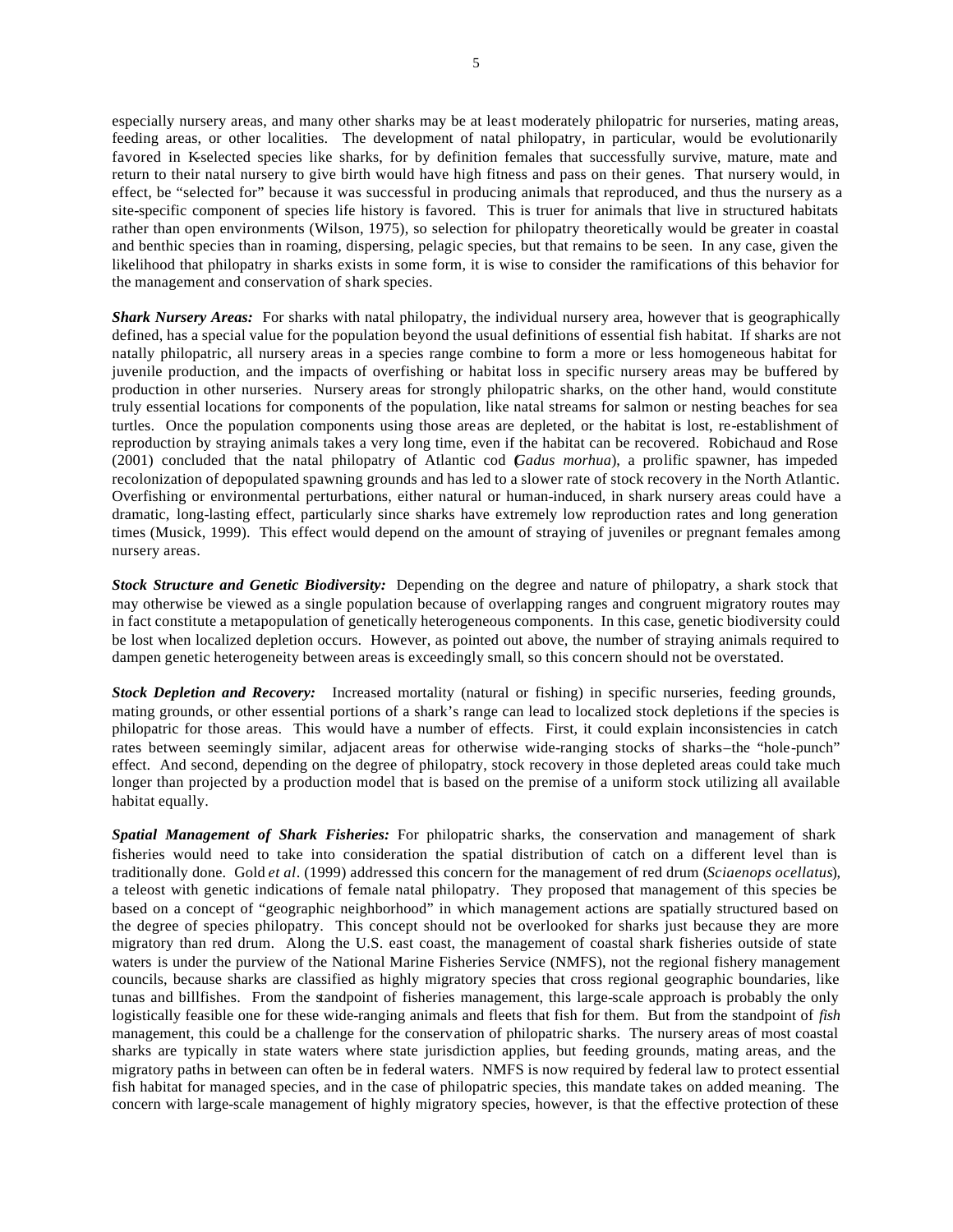essential areas can be difficult unless there is a dynamic linkage between federal, regional, state and local bodies charged with management of shark fisheries.

Many shark species are highly migratory, some covering thousands of miles of ocean in a single year. With the emerging evidence of philopatry in various shark species, however, it would be wise from a conservation and management perspective to not view this group of marine fishes as oceanic nomads, but rather as more sophisticated, long-distance travelers with a number of discrete homes in the sea. How precise those homes are will need to be established with further research and analysis.

### **Acknowledgments**

Funding from the National Oceanic and Atmospheric Administration/National Marine Fisheries Service, National Science Foundation, Florida Department of Natural Resources and Mote Marine Laboratory supported this work. We thank J. Tyminski and C. Manire for help with the CSR shark tagging program and database analyses, and C. Simpfendorfer for many helpful discussions.

## **References**

- CARR, A. 1967. *So Excellent a Fishe: A Natural History of Sea Turtles.* Scribner, New York, NY. 280 pp.
- FELDHEIM, K.A., S.H. GRUBER, and M.V. ASHLEY. 2002. The breeding biology of lemon sharks at a tropical nursery lagoon. *Proc. R. Soc. Lond. B* 269:1655-1661.
- FITZSIMMONS, N.N., C.J. LIMPUS, J.A. NORMAN, A.R. GOLDIZEN, J.D. MILLER, and C. MORITZ. 1997. Philopatry of male marine turtles inferred from mitochondrial DNA markers. *Proc. Natl. Acad. Sci. USA*  94:8912-8917.
- GLADDEN, J.G.B., M.M. FERGUSON, M.K. FRIESEN, and J.W. CLAYTON. 1999. Population structure of North American beluga whales (*Delphinapterus leucas*) based on nuclear DNA microsatellite variation and contrasted with the population structure revealed by mitochondrial DNA variation. *Mol. Ecol.* 8:347-363.
- GOLD, J.R., L.R. RICHARDSON, and T.F. TURNER. 1999. Temporal stability and spatial divergence of mitochondrial DNA haplotype frequencies in red drum (*Sciaenops ocellatus*) from coastal regions of the western Atlantic Ocean and Gulf of Mexico. *Mar. Biol.* 133:593-602.
- GOODMAN, S.J. 1998. Patterns of extensive genetic differentiation and variation among European harbor seals (*Phoca vitulina vitulina*) revealed using microsatellite DNA polymorphisms. *Mol. Biol. Evol.* 15:104-118.
- HEIST, E.J. 1999. A review of population genetics in sharks. In: *Life in the Slow Lane: Ecology and Conservation of Long-Lived Marine Animals* (J.A. Musick, ed.), pp. 161-168. Am. Fish. Soc. Symposium 23, Bethesda, Maryland USA.
- HELLBERG, M.E. 1994. Relationships between inferred levels of gene flow and geographic distance in a philopatric coral, *Balanophyllia elegans. Evolution* 48:1829-1854.
- HEUPEL, M.R. and R.E. HUETER. 2001. Use of an automated acoustic telemetry system to passively track juvenile blacktip shark movements. In: *Electronic Tagging and Tracking in Marine Fisheries* (J.R. Sibert and J.L. Nielsen, eds.), pp. 217-236. Kluwer Academic Publishers, Netherlands.
- HEUPEL, M.R. and C.A. SIMPFENDORFER. 2002. Estimation of mortality of juvenile blacktip sharks, *Carcharhinus limbatus*, within a nursery area using telemetry data. *Can. J. Fish. Aquat. Sci.* 59:624-632.
- HUETER, R.E. 1998. Philopatry, natal homing and localised stock depletion of sharks. *Shark News* (Newsletter of the IUCN Shark Specialist Group) 12:1-2.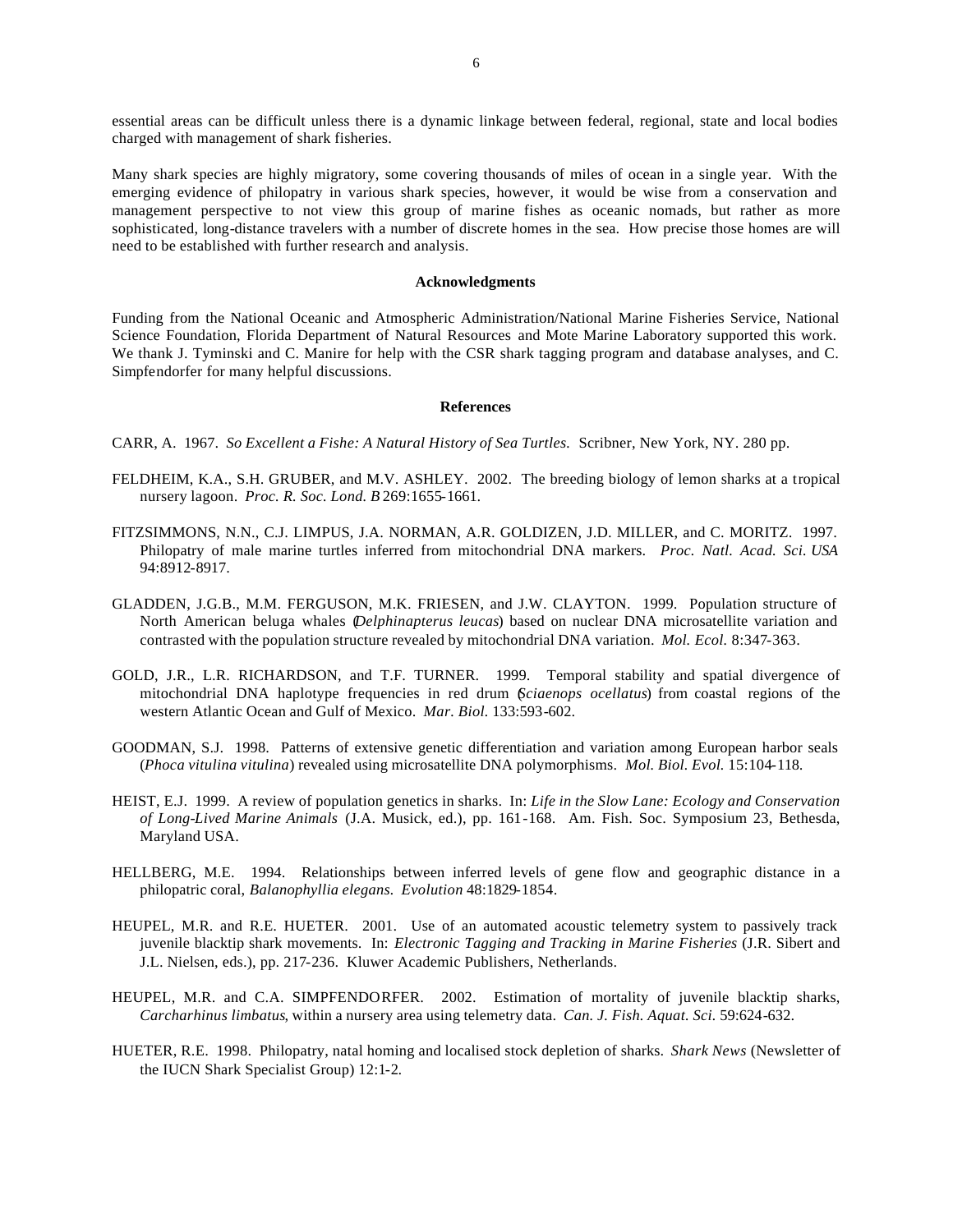- HUETER, R.E. 1991. Survey of the Florida recreational shark fishery utilizing shark tournament and selected longline data. *Mote Mar. Lab. Tech. Rpt.* 232A:1-94.
- JAMES, R.A. Jr. 1995. Natal philopatry, site tenacity, and age of first breeding of the black-necked stilt. *J. Field Ornithol.* 66:107-111.
- KOHLER, N.E., J.G. CASEY, and P.A. TURNER. 1998. NMFS Cooperative Shark Tagging Program, 1962-93: an atlas of shark tag and recapture data. *Mar. Fish. Rev.* 60(2):1-87.
- KURTA, A. and S.W. MURRAY. 2002. Philopatry and migration of banded Indiana bats (*Myotis sodalis*) and effects of radio transmitters. *J. Mammal.* 83:585-589.
- LYRHOLM, T., O. LEIMAR, B. JOHANNESON, and U. GYLLENSTEN. 1999. Sex-biased dispersal in sperm whales: contrasting mitochondrial and nuclear genetic structure of global populations. *Proc. R. Soc. Lond. B* 266:347-354.
- MAYR, E. 1963. *Animal Species and Evolution.* Belknap Press of Harvard University Press, Cambridge, Mass. 797 pp.
- MEYLAN, A.B., B.W. BOWEN, and J.C. AVISE. 1990. A genetic test of the natal homing versus social facilitation models for green turtle migration. *Science* 248:724-727.
- MILLS, L.S. and F.W. ALLENDORF. 1996. The one-migrant-per-generation rule in conservation and management. *Cons. Biol.* 10:1509-1518.
- MUSICK, J.A. (ed.). 1999. *Life in the Slow Lane: Ecology and Conservation of Long-Lived Marine Animals. Am. Fish. Soc. Symposium* 23, Bethesda, Maryland. 265 pp.
- O'CONNELL, J.F., K. HAWKES, and N.G. BLURTON JONES. 1999. Grandmothering and the evolution of *Homo erectus. J. Human Evol.* 36:461-485.
- PARDINI, A.T., C.S. JONES, L.R. NOBLE, B. KREISER, H. MALCOLM, B.D. BRUCE, J.D. STEVENS, G. CLIFF, M.C. SCHOLL, M. FRANCIS, C.A.J. DUFFY, and A.P. MARTIN. 2001. Sex-biased dispersal of great white sharks. *Nature* 412:139-140.
- PRATT, H.L., Jr. and J.C. CARRIER. 2001. A review of elasmobranch reproductive behavior with a case study on the nurse shark, *Ginglymostoma cirratum*. *Env. Biol. Fish.* 60:157-188.
- PURDUE, J.R., M.H. SMITH, and J.C. PATTON. 2000. Female philopatry and extreme spatial genetic heterogeneity in white-tailed deer. *J. Mammal.* 81:179-185.
- ROBICHAUD, D. and G.A. ROSE. 2001. Multiyear homing of Atlantic cod to a spawning ground. *Can. J. Fish. Aquat. Sci.* 58:2325-2329.
- SIMPFENDORFER, C.A. 1992. Biology of tiger sharks (*Galeocerdo cuvier*) caught by the Queensland shark meshing program off Townsville, Australia. *Aust. J. Mar. Freshwater Res.* 43:33-43.
- SIMS, D.W., J.P. NASH, and D. MORRITT. 2001. Movements and activity of male and female dogfish in a tidal sea lough: althernative behavioural strategies and apparent sexual segregation. *Mar. Biol.* 139:1165-1175.
- SIMS, D.W. and P.C. REID. 2002. Congruent trends in long-term zooplankton decline in the north-east Atlantic and basking shark (*Cetorhinus maximus*) fishery catches off west Ireland. *Fish. Oceanogr.* 11:59-63.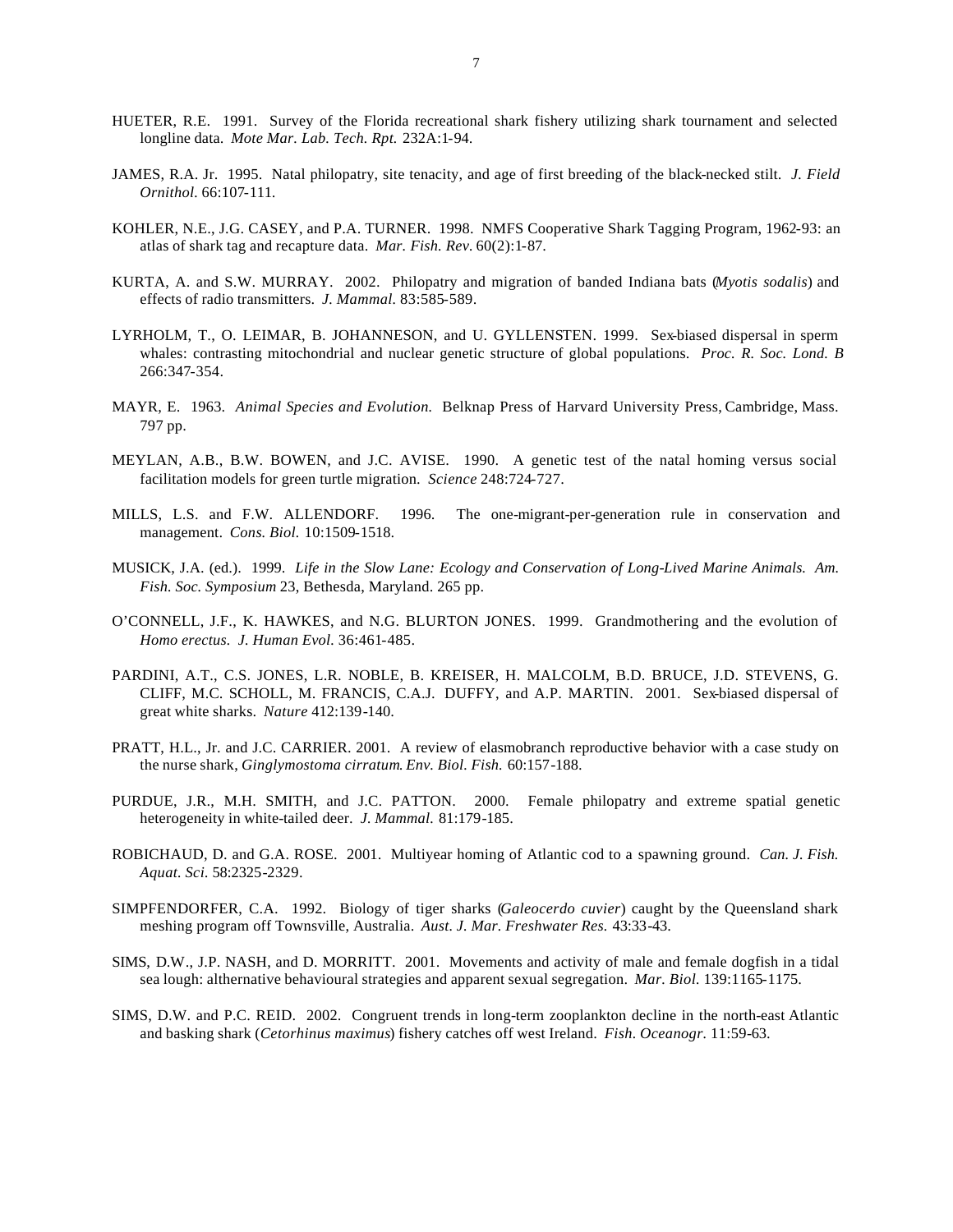- SUNDSTRÖM, L.F., S.H. GRUBER, S.M. CLERMONT, J.P.S. CORREIA, J.R.C. DE MARIGNAC, J.F. MORRISSEY, C.L. LOWRANCE, L. THOMASSEN, and M.T. OLIVEIRA. 2001. Review of elasmobranch behavioral studies using ultrasonic telemetry with special reference to the lemon shark, *Negaprion brevirostris*, around Bimini Islands, Bahamas. *Env. Biol. Fish.* 60:225-250.
- WALKER, T.I. 1998. Can shark resources be harvested sustainably? A question revisited with a review of shark fisheries. *Mar. Freshwater Res.* 49:553-572.
- WAPLES, R.S. 1998. Separating the wheat from the chaff: patterns of genetic differentiation in high gene flow species. *J. Hered.* 89:438-450.
- WEIMERSKIRCH, H. and R.P. WILSON. 2000. Oceanic respite for wandering albatrosses. *Nature*  406:955-956.
- WENBURG, J.K. and P. BENTZEN. 2001. Genetic and behavioral evidence for restricted gene flow amo ng coastal cutthroat trout populations. *Trans. Am. Fish. Soc.* 130:1049-1069.
- WILSON, E.O. 1975. *Sociobiology: The New Synthesis.* Belknap Press of Harvard University Press, Cambridge, Mass. 697 pp.
- WISBY, W.J. and A.D. HASLER. 1954. Effect of occlusion on migrating silver salmon (*Oncorhynchus kisutch*). *J. Fish. Res. Bd. Can.* 11:472-478.



Fig. 1. Recaptures of blacktip sharks (*Carcharhinus limbatus*) tagged in the months of May/June/July (time 0.00 years) along the Florida Gulf coast ( $n = 94$  recaptures). All sharks were juveniles when tagged. YEARS is time at liberty between tagging and recapture; DISTANCE is shortest by-sea distance between tag and recapture sites. Dotted line is hypothetical pattern for a shark that is philopatric for its natal nursery in its first three years, in which troughs represent time in the nursery, ascending limbs are fall migrations, plateaus are time in winter feeding grounds, and descending limbs are return migrations back to the natal nursery in the spring. Dashed line indicates uncertainty of the pattern as sharks become older, but mature females philopatric for their own natal nursery would be expected to be found near the nursery during pupping season. Circled point is a mature female tagged in early June of 1994 and recaptured in early July of 2000 approx. 48 nm away from where it was tagged as a three year-old juvenile. This shark was not pregnant at the time of recapture thus it could have been either postpartum or in a resting reproductive year.